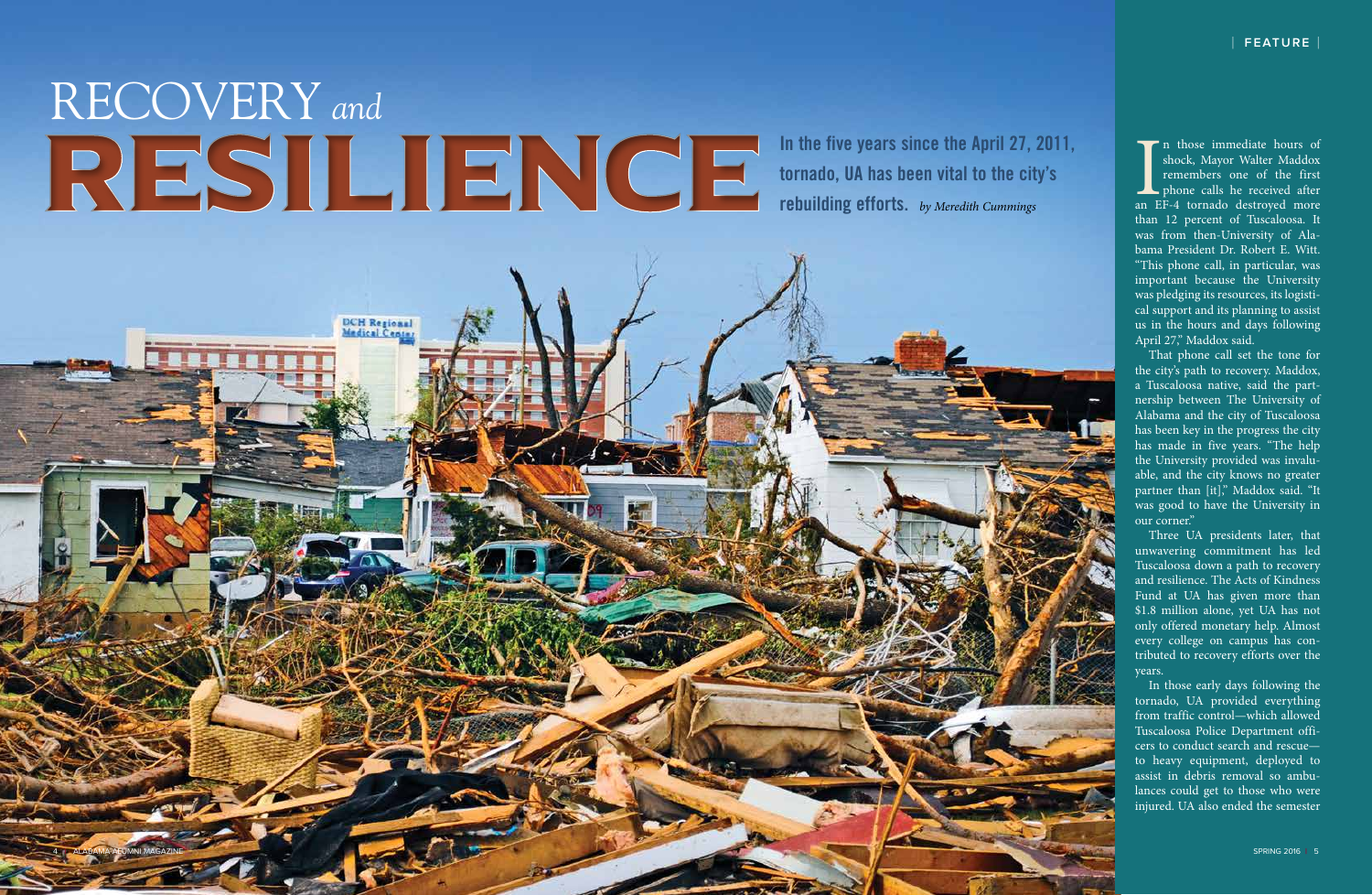early that year, cancelled final exams and moved graduation to the following August, allowing the city to focus on the humanitarian needs of the community.

Though a lot has changed in five years, the University's commitment to recovery has not. "The thing that has really captured my imagination is that events like this really define you in one or two ways," Maddox said. "It either defines you negatively, or defines you positively. I believe the final result for Tuscaloosa as a community is that it has defined us in a way that demonstrates that we are a shining city on the hill. It would have been easy with us losing so many assets and experiencing so much heartbreak for us to become a community in decline, but we just refused to accept that narrative, and five years later we're an example shown to communities across the nation: This is how you respond."

## **FIVE YEARS FORWARD**

rebuilding and recovery talk about the tornado, they get a faraway tone in their voice, as if they struggle to reach back into the closets of their minds and pull out methodically.

scenario and come out better on the other side thanks, in part, to UA.

ter. Perhaps the most famous of volunteers is Alabama football coach Nick Saban who, along with his wife, Terry, has built 15 houses, each representing a national championship, with one to come commemorating the 16th. Habitat also has a "very active" student chapter on campus. Since the tornado, Habitat has welcomed nearly 18,000 volunteers and has built 55 houses, almost all of them in the tornado impact zone.

Ellen Potts, executive director of Habitat for Humanity Tuscaloosa, said University groups who have helped her organization over the last five years have run the a difference maker for us." gamut from campus ministry groups to athletes, faculty, Greek organizations and the Community Service Cen-ited six or seven volunteer sites a day. Even a year later, selves. They were extraordinary, and they certainly were In the weeks following the tornado, the mayor vis-





Today, when Tuscaloosa residents involved with she said, as reflected by the city of Tuscaloosa's website memories. That's because Tuscaloosa is not the city is more resilient city in total, not just in the recovery zone. was five years ago. It has pushed forward slowly and We're building back with the thought that any day now last half-decade. "Recovery has changed to resilience," and now-named Office of Resilience and Innovation. "Our goal is to build back better, but now we've got [to] almost refocus. We're going to build back better and be a another EF-4 tornado is going to ravage the city."

That is not a doomsday prediction; it's the new way

Volunteers from all 50 states and six continents have flooded into Tuscaloosa to help over the years, many of them with ties to UA. "A lot of those folks have been connected in some way with The University of Alabama, whether they are students, faculty, staff or fans," Potts said. "You name it, and we have had such support from The University of Alabama," Potts said. "We are so grateful for that partnership. We could not have accomplished what we have without the University."

Deidre Stalnaker, public relations coordinator for the city of Tuscaloosa, said the focus has changed over the of thinking in a city that has stared down a worst-case

Maddox recalls students helping in and around Tuscaloosa. "University students certainly were images of God throughout our community," he said. "I really think that was important. I think it was very important to see how the students truly call Tuscaloosa their home. I was touched so many times by the way they gave of them-

*The tornado left a line of destruction across Tuscaloosa County, including on McFarland Boulevard, top right, and in Holt, top left. UA students volunteered to help the city recover.* 



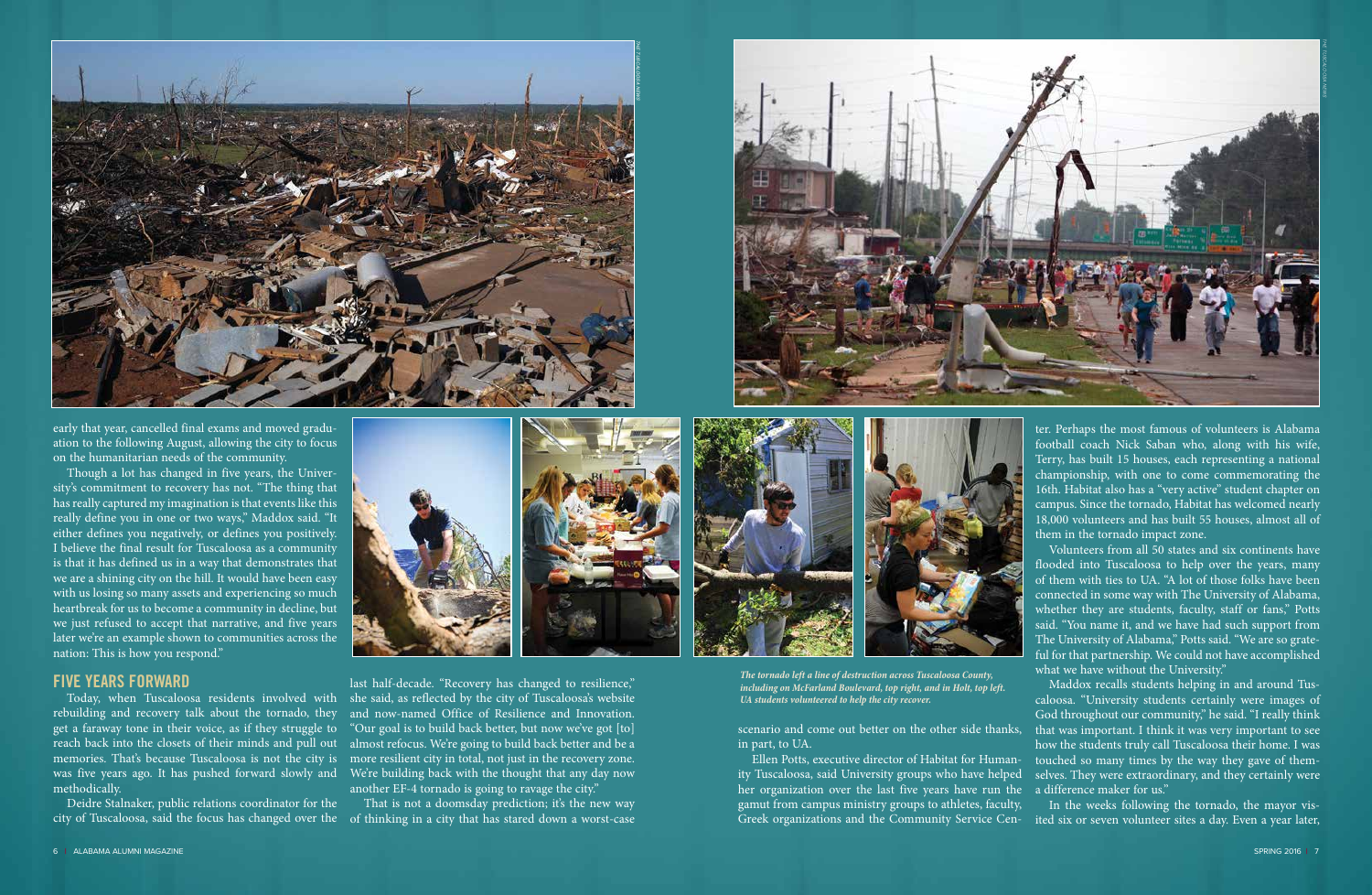ing "was the closest I had been brought to tears in some time," Maddox said. "There wasn't one vol-

unteer site that I didn't see students actively engaged and involved in. It made you proud," he added. "I think we have seen that

the vast majority of students are here to do something with their lives, and they understand the value of giving back and it showed."

# **RECOVERY 2.0**

Students who attended the Capstone when the tornado hit Tuscaloosa are mostly gone now. Tornado talk now consists of recovery in phases: the initial survival mode phase, and the second wave, which continues.

James Fowler ended his term as Student Government Association president just weeks before the tornado hit and now lives in New Orleans. But Tuscaloosa's recovery and rebirth remain close to his heart. He visits Tuscaloosa frequently to check on the progress the city has made with help from students. "I can't think of, in my personal experience, a time when I have been able to understand what community really is more so than

at the response of the students when the University told students to leave and go home, they didn't leave.

They stuck around, and they worked countless hours and very long days to support their community. It was a special thing to see."

in the aftermath of the storm," he said. "When I look Crosby was participating in an internship when the Taylor Crosby, a 2014 graduate, worked with Tuscaloosa City Councilman Kip Tyner—who represents Alberta—to help the community understand rebuilding efforts there. Students produced a website and videos based on community conversations held by city officials.



Fowler was involved in Greek Relief, a recovery effort that not only prepared more than 52,000 hot meals in the aftermath of the storm, but also raised more than \$220,000. In 2014, Greek Relief was rolled into the Office of Greek Affairs on campus, yet another step in recovery. After the first phase of Greek Relief was complete, the second phase included student officers helping to coordinate philanthropic activities on campus and building Habitat houses.

tornado hit and heard about it secondhand, yet this project brought the stories to life. "This proj-

Bet each out that o Ø  $\bullet$ a visit to students work-*Habitat for Humanity has built 55* 

ect made it more than a story to me, and more than I was just reading online, when I could see and hear what the University of Alabama community is about and it's actually happened," he said. that was a very emotional time. For me, that's really what really special to see."

such a close community, it was hard to leave UA, but agreed that Tuscaloosa's progress makes them proud.

"After going through such an experience like that … losing those who were lost who were our brothers and sisters at the University … it was a very emotional time but also a time we could all come together as a UA family," Fowler said. Leaving after

As part of the project, students had community members write their thoughts on pieces of Plexiglas with brightly colored markers. "We really wanted to accomplish community outreach to show the progress Alberta was making after the tornado," Crosby said. "Everyone started coming and writing and saying how great it was. You saw so many different aspects of the community and how it was affected by the tornado. Sometimes [community members] asked if we could write it down for them because they couldn't read or write. It was amazing how I didn't know anything about this community that is just right across the road." Crosby and Fowler both admitted that after seeing Graduate student Casey Voyles served as editor of *91 Minutes in April,* a website produced by Dr. Scott Parrott's journalism class, Digital Community News. After touring the destruction, the class wanted to find a way to help people move forward. Not only did the class ask themselves, "How do we tell this in a different way?" Voyles said, but they realized that 2014 "was the year that the last students that were here for the tornado would be graduating." Voyles was one of the students who came to UA after the tornado, but keeps the story moving forward. "We let people tell their own stories and all of the feedback was positive. People were ready to tell their stories," she said. "I think part of sharing is healing. Being able to talk about it in a reflective way and to show that they have moved on and to be proud

*Nine people died when the tornado hit Rosedale Courts, a public housing development on 10th Avenue, top. The development has since been rebuilt, right.*

*homes in Tuscaloosa since the tornado. Many of them are located in areas hit by the tornado, including Alberta.* 

*(Photos courtesy of the* **Crimson** 

**White)**